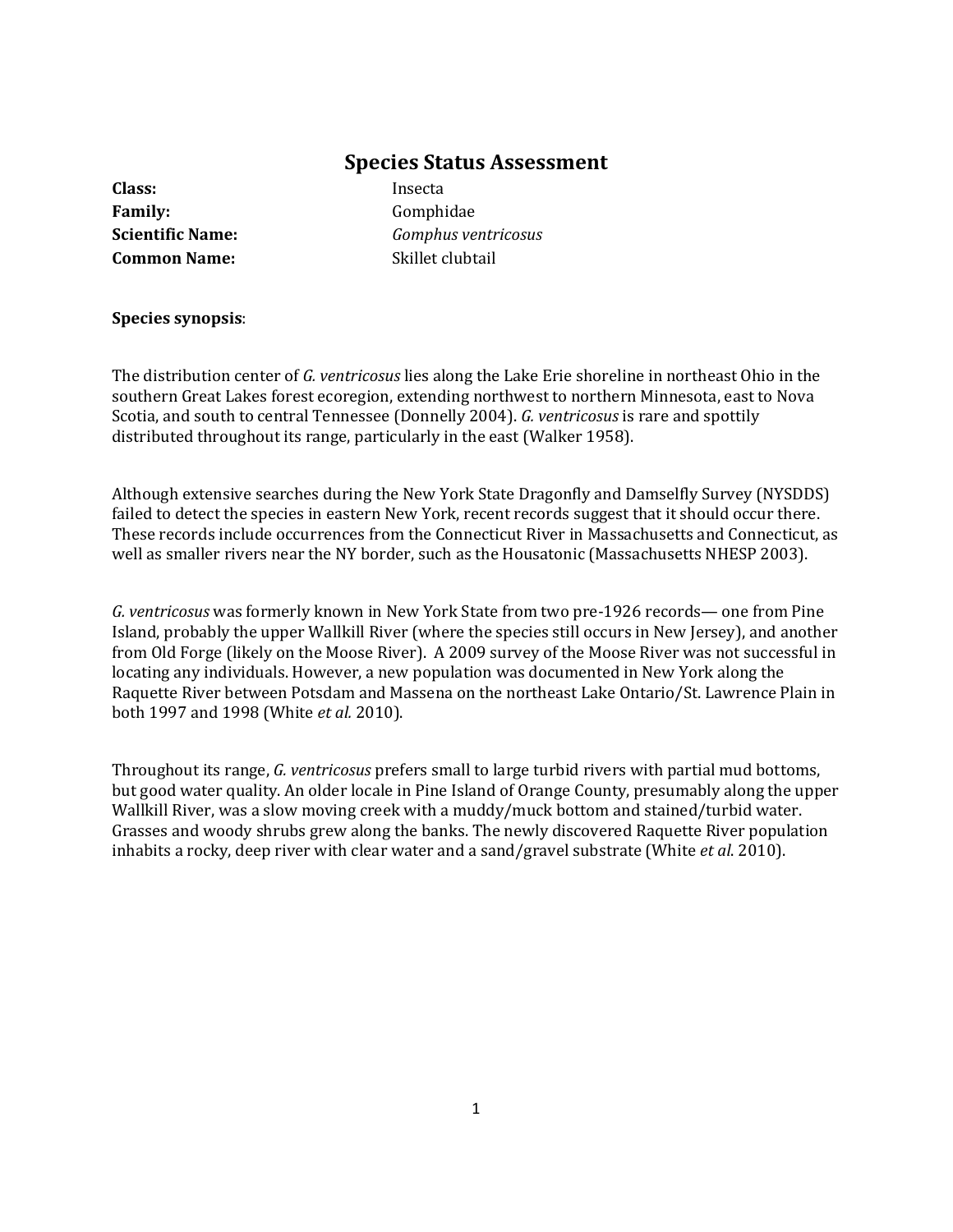# **I. Status**

| a. Current and Legal Protected Status |  |     |                                          |                                                                      |  |
|---------------------------------------|--|-----|------------------------------------------|----------------------------------------------------------------------|--|
|                                       |  | i.  | Federal                                  | Not listed Candidate? No                                             |  |
|                                       |  | ii. |                                          |                                                                      |  |
|                                       |  |     | b. Natural Heritage Program Rank         |                                                                      |  |
|                                       |  | i.  | Global                                   | G3                                                                   |  |
|                                       |  | ii. | <b>New York</b>                          |                                                                      |  |
| <b>Other Rank:</b>                    |  |     |                                          |                                                                      |  |
| None                                  |  |     |                                          |                                                                      |  |
| <b>Status Discussion:</b>             |  |     |                                          | White et al. (2010) calculated a revised draft S-rank of S1 from SH. |  |
| II.                                   |  |     | <b>Abundance and Distribution Trends</b> |                                                                      |  |
|                                       |  |     | a. North America                         |                                                                      |  |
|                                       |  |     | i. Abundance                             |                                                                      |  |
|                                       |  |     |                                          |                                                                      |  |
|                                       |  |     | ii. Distribution:                        |                                                                      |  |
|                                       |  |     |                                          |                                                                      |  |
|                                       |  |     |                                          |                                                                      |  |
|                                       |  |     | <b>Moderate decline</b>                  |                                                                      |  |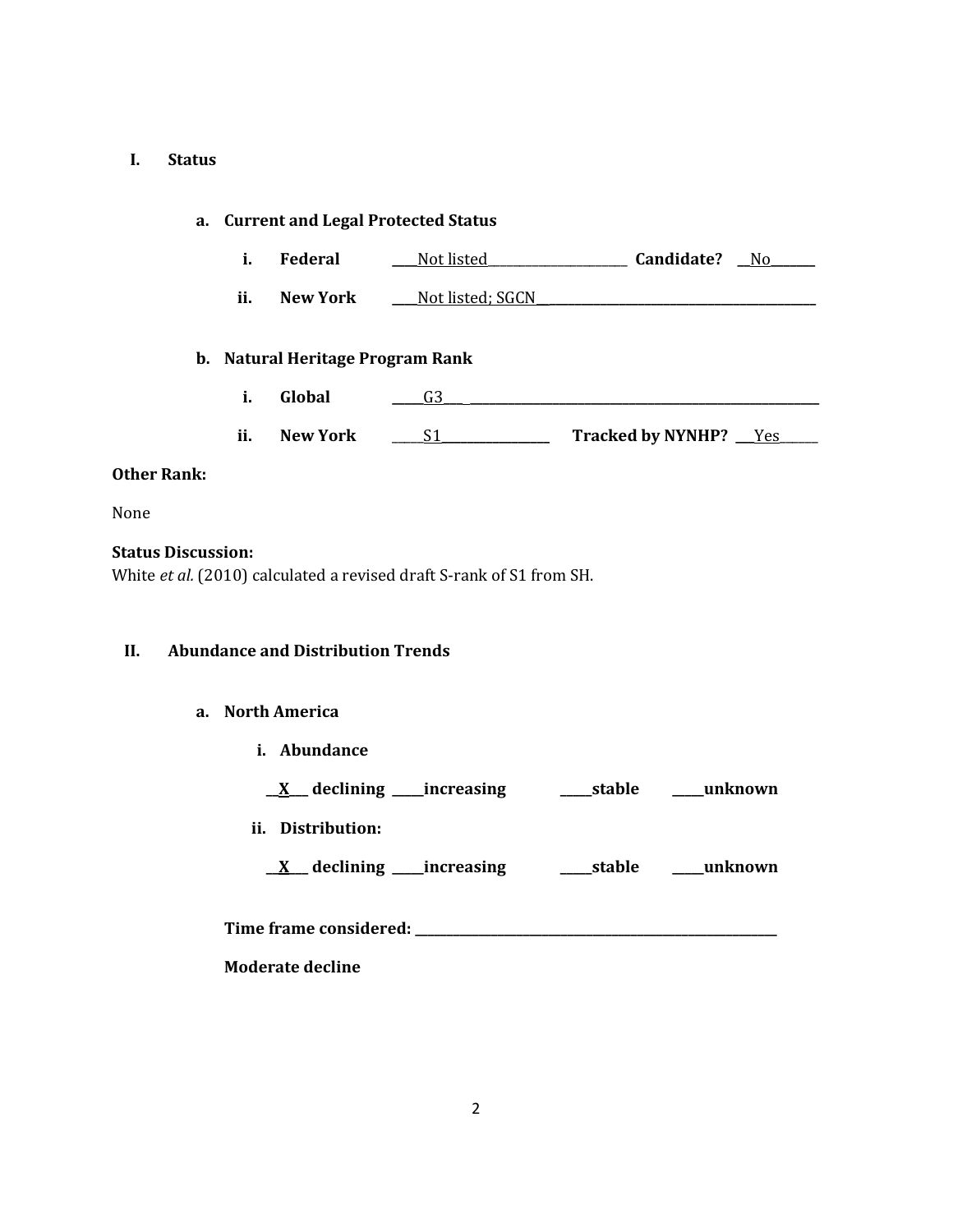- **b. Regional** 
	- **i. Abundance**

| ii. Distribution:                                 |  |
|---------------------------------------------------|--|
|                                                   |  |
| <b>Regional Unit Considered:</b> ______ Northeast |  |
|                                                   |  |
| <b>Moderate decline</b>                           |  |

**c. Adjacent States and Provinces**

| <b>CONNECTICUT</b>        |                                                             |                       |
|---------------------------|-------------------------------------------------------------|-----------------------|
| i. Abundance              |                                                             |                       |
|                           | ___ declining ____increasing _______stable _____X__ unknown |                       |
| ii. Distribution:         |                                                             |                       |
|                           |                                                             |                       |
|                           |                                                             |                       |
|                           |                                                             |                       |
| Moderate decline          |                                                             |                       |
| MASSACHUSETTS Not Present |                                                             | <b>No data</b> ______ |
| i. Abundance              |                                                             |                       |
|                           |                                                             |                       |
| ii. Distribution:         |                                                             |                       |
|                           |                                                             |                       |
|                           |                                                             |                       |
|                           |                                                             |                       |
| Moderate decline          |                                                             |                       |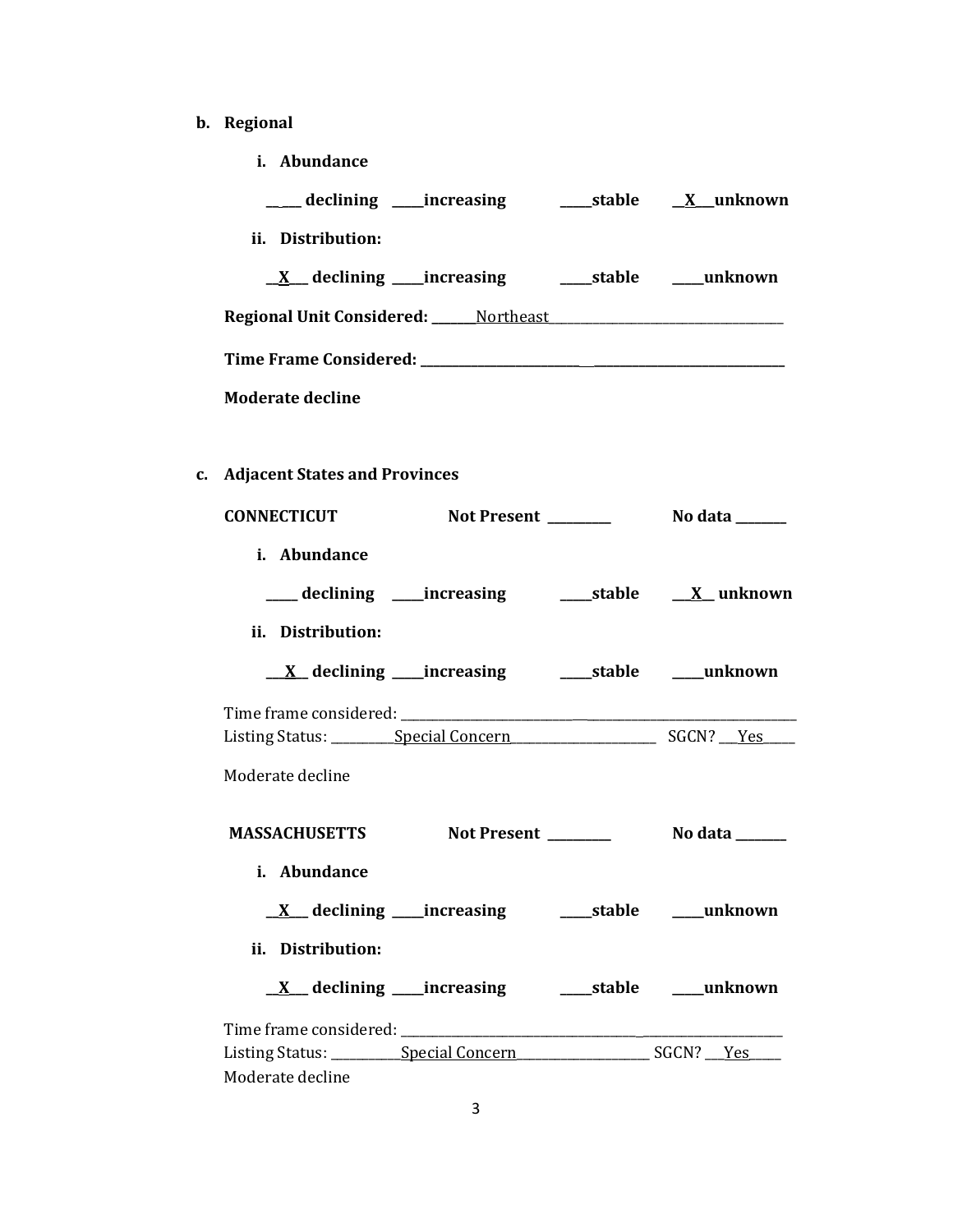| <b>NEW JERSEY</b>   |                                                                        |                      |                        |
|---------------------|------------------------------------------------------------------------|----------------------|------------------------|
| i. Abundance        |                                                                        |                      |                        |
|                     | ___ declining ___ increasing ____ stable ___ unknown                   |                      |                        |
| ii. Distribution:   |                                                                        |                      |                        |
|                     | ___ declining ____increasing ______stable ____unknown                  |                      |                        |
|                     |                                                                        |                      |                        |
|                     |                                                                        |                      |                        |
| <b>ONTARIO</b>      | Not Present <u>X</u><br>* historically present but presumed extirpated |                      | No data ______         |
| <b>QUEBEC</b>       | Not Present $X$                                                        |                      | No data ______         |
| <b>PENNSYLVANIA</b> | Not Present _______                                                    |                      | No data <u>__X__</u> _ |
| i. Abundance        |                                                                        |                      |                        |
|                     | ___ declining ____increasing ______stable ___ X__unknown               |                      |                        |
| ii. Distribution:   |                                                                        |                      |                        |
|                     | ___ declining ____increasing ______stable ___ X__unknown               |                      |                        |
|                     |                                                                        |                      |                        |
| <b>VERMONT</b>      | <b>Not Present</b>                                                     | <u>and the state</u> | No data $X$            |
| i. Abundance        |                                                                        |                      |                        |
|                     |                                                                        |                      |                        |
| ii. Distribution:   |                                                                        |                      |                        |
|                     | ___ declining ____ increasing ______ stable __ <u>X</u> __ unknown     |                      |                        |
|                     |                                                                        |                      |                        |
|                     |                                                                        |                      |                        |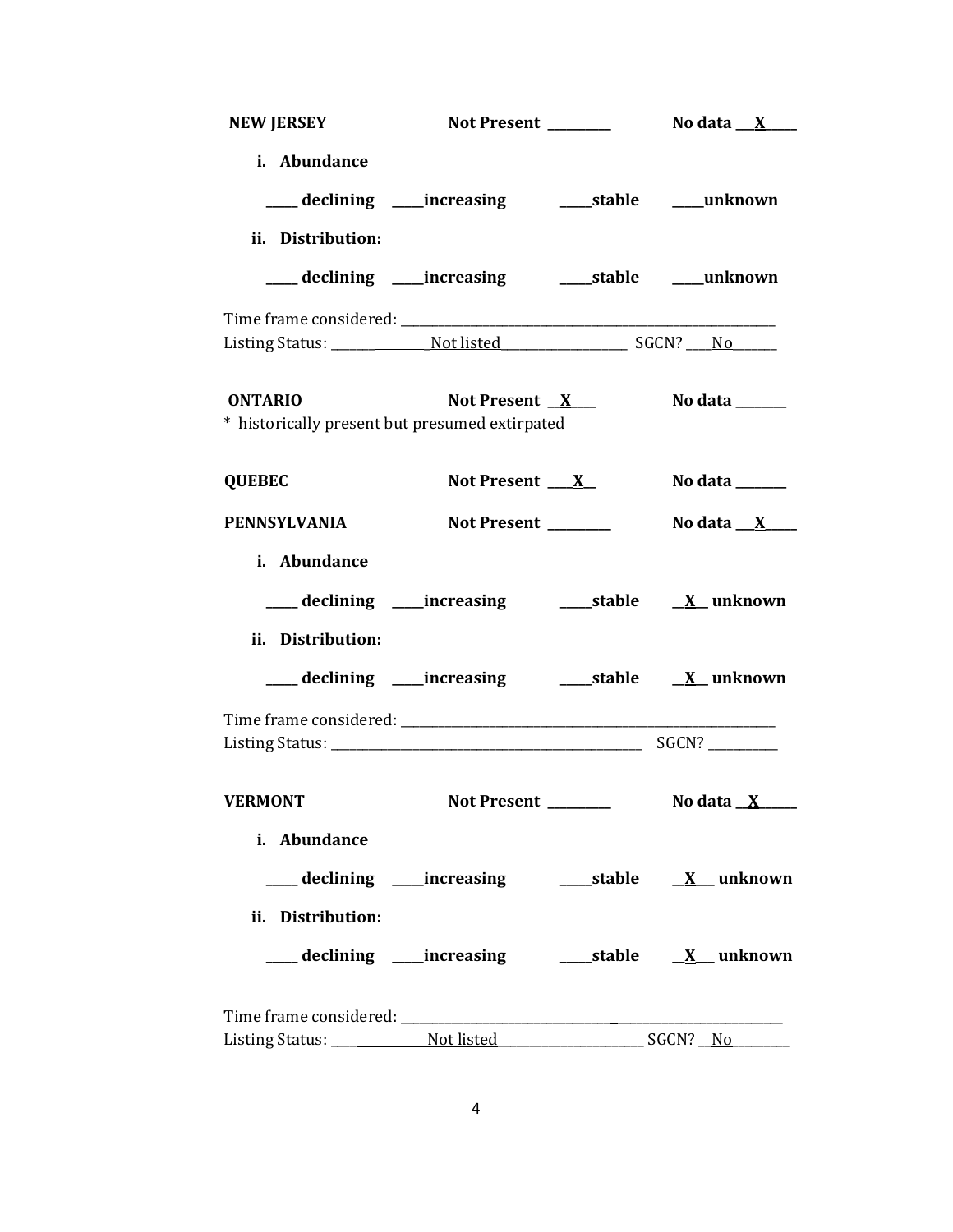| d. NEW YORK                                   | No data          |
|-----------------------------------------------|------------------|
| <i>i.</i> Abundance                           |                  |
|                                               |                  |
| ii. Distribution:                             |                  |
| ____ declining ____ increasing                | stable X unknown |
| Time frame considered: Time frame considered: |                  |

#### **Monitoring in New York.**

None

## **Trends Discussion:**

No long-term trends have been identified, but short-term trends show a decline of 10-30% (NatureServe 2012).



**Figure 1**. Conservation status of skillet clubtail in North America (NatureServe 2012).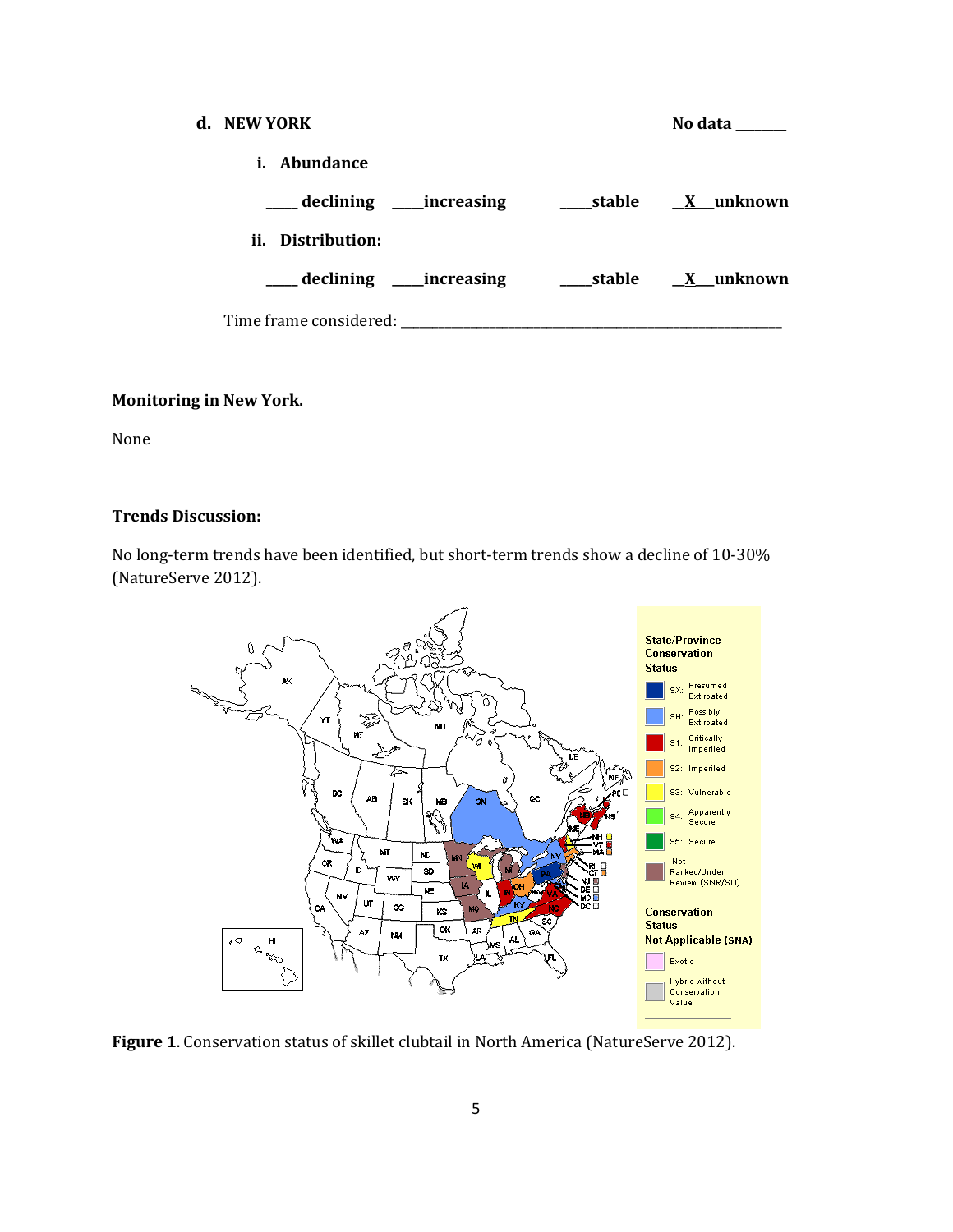

**Figure 2.** Occurrence records of skillet clubtail in New York (White *et al.* 2010).



**Figure 3**. Distribution of skillet clubtail in the United States (Donnelly 2004).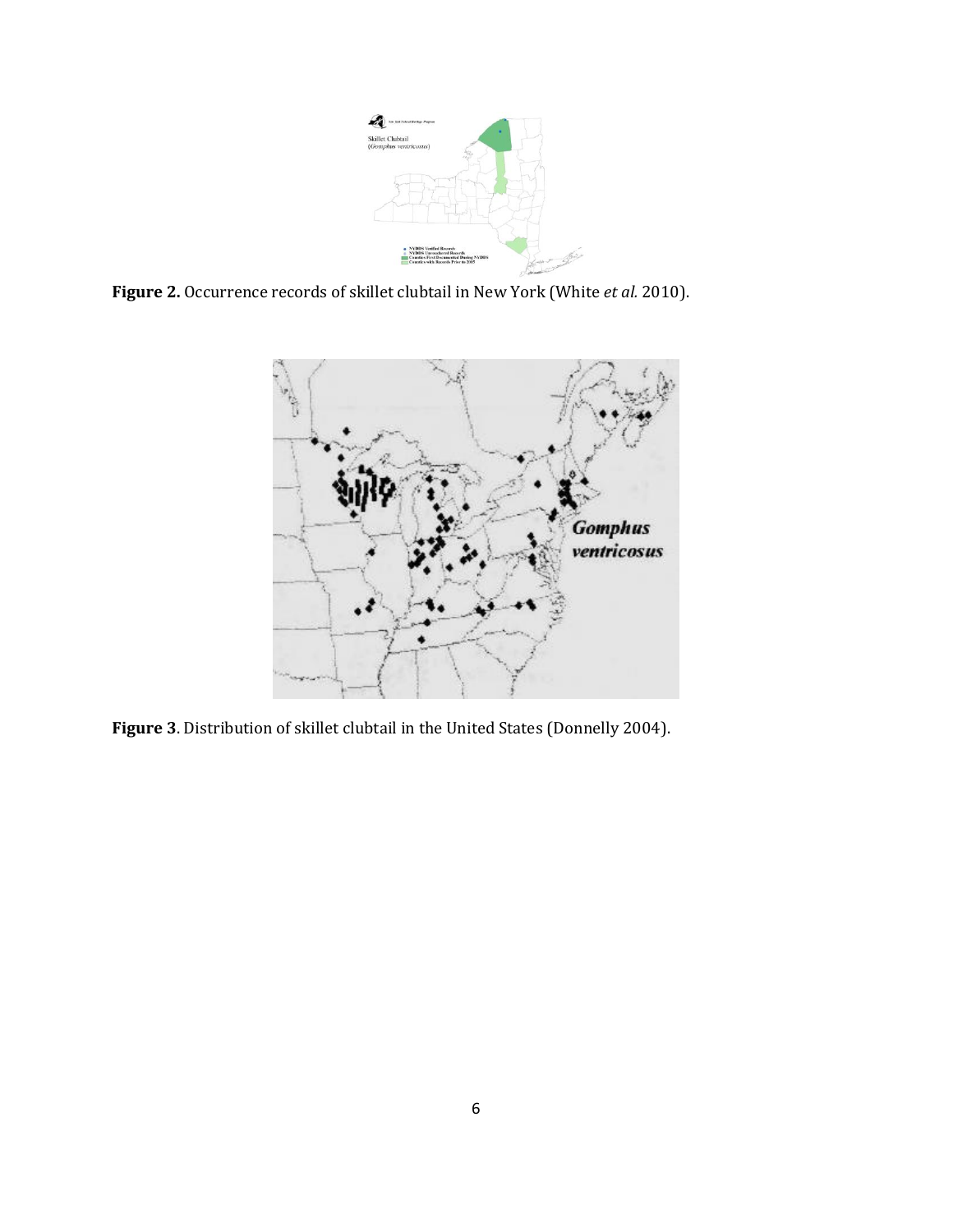## **III. New York Rarity, if known:**

| Historic<br>(select one) | # of Animals | # of Locations | % of State |  |
|--------------------------|--------------|----------------|------------|--|
| prior to 1970            |              |                |            |  |
| prior to 1980            |              |                |            |  |
| prior to 1990            |              |                |            |  |

## **Details of historic occurrence:**

From New York Nature Explorer (2009): Herkimer County — 1926; Orange County — 1926.

| Current | # of Animals | # of Locations | % of State |
|---------|--------------|----------------|------------|
|         |              |                |            |

### **Details of current occurrence:**

St. Lawrence County — 1997

From The New York Dragonfly and Damselfly Survey 2005-2009. Number of occurrences obtained from map by White *et al.* 2010.

### **New York's Contribution to Species North American Range:**

**Distribution** (percent of NY where species occurs) **Abundance** (within NY distribution)

| $0 - 5%$  | abundant      |
|-----------|---------------|
| $6 - 10%$ | common        |
| 11-25%    | fairly common |
| 26-50%    | uncommon      |
| >50%      | rare          |

**NY's Contribution to North American range**

| $\mathsf{X}$ | 0-5% |
|--------------|------|
|              |      |

- $\frac{6-10\%}{2}$
- $\frac{11-25\%}{2}$
- $\frac{26-50\%}{26}$
- $>50\%$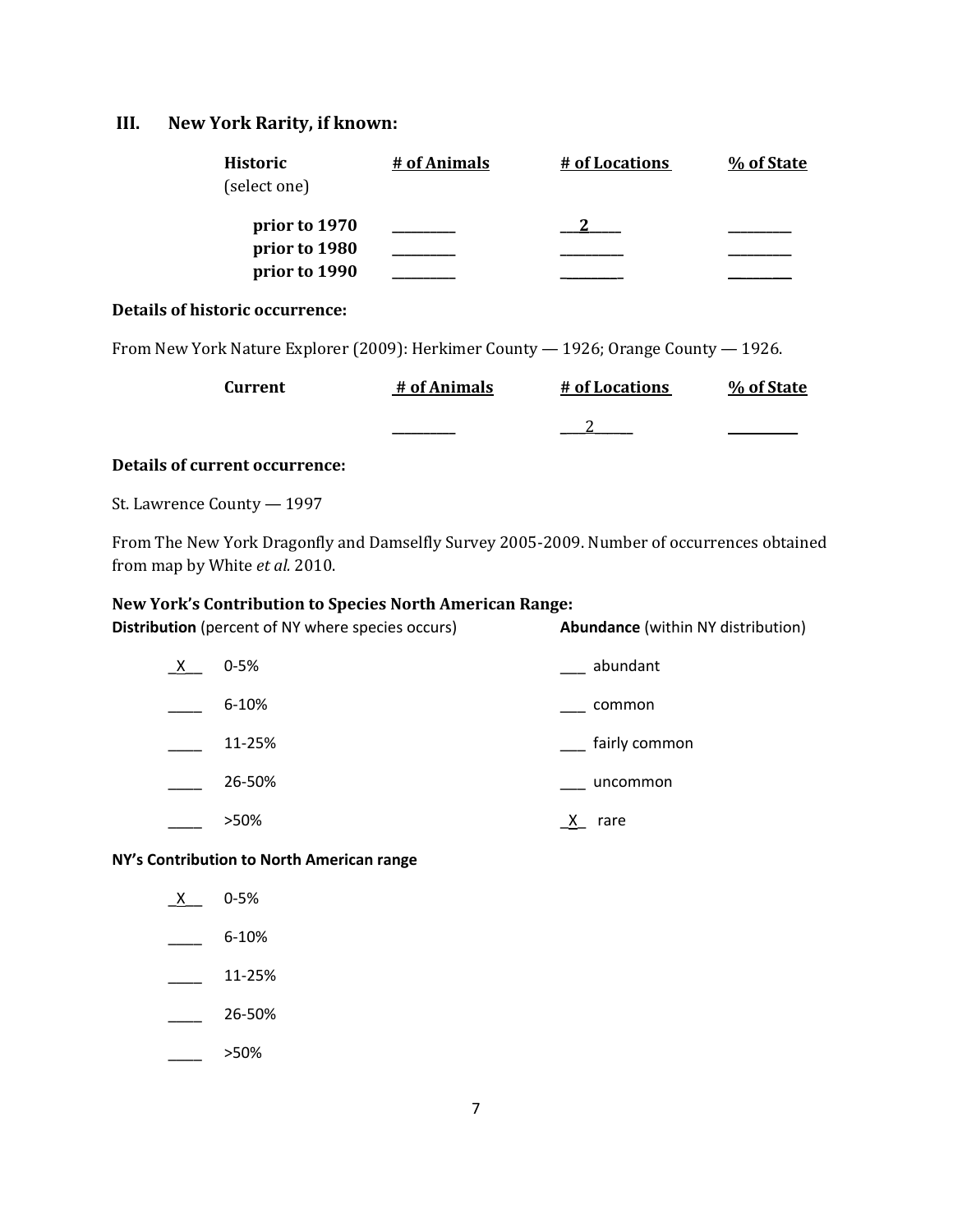**Classification of New York Range**

**\_\_X\_\_ Core**

**\_\_\_\_\_ Peripheral**

**\_\_\_\_\_ Disjunct**

**Distance to core population:**

**\_\_\_\_\_\_\_\_\_\_\_\_\_**

**Rarity Discussion:**

The species is rare and spottily distributed throughout its range, especially in the east (Walker 1958).

## **IV. Primary Habitat or Community Type:**

1. Riverine, coldwater stream, mud bottom

2. Riverine, warmwater stream, mud bottom

3. Riverine, deep, sand and gravel bottom

## **Habitat or Community Type Trend in New York:**

| <b>Declining</b>                    | Stable | Increasing | Unknown |
|-------------------------------------|--------|------------|---------|
| Time frame of decline/increase: ___ |        |            |         |
| <b>Habitat Specialist?</b>          |        | ? Yes      | No      |
| <b>Indicator Species?</b>           |        | Yes        | No      |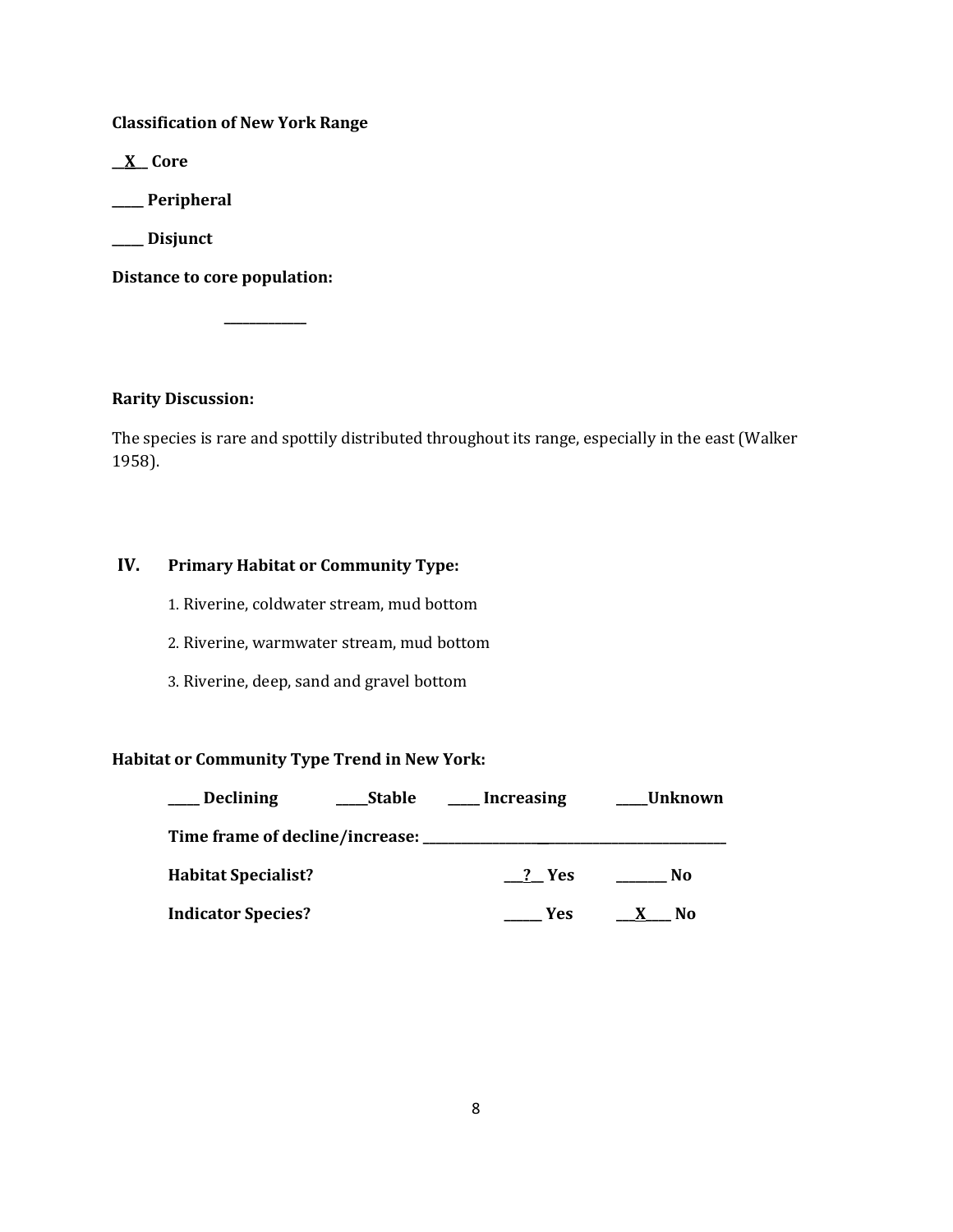## **Habitat Discussion:**

Throughout its range, the species prefers small to large turbid rivers with partial mud bottoms, but good quality water. The newly documented Raquette River population occupies a rocky, deep river with clear water and a sand/gravel substrate (White *et al.* 2010).

## **New York Species Demographics and Life History**

 $X$  Breeder in New York

\_\_X\_\_\_ Summer Resident

\_\_X\_\_\_ Winter Resident

\_\_\_\_\_ Anadromous

\_\_\_\_\_ Non-breeder in New York

- \_\_\_\_\_ Summer Resident
- \_\_\_\_\_ Winter Resident
- \_\_\_\_\_ Catadromous
- \_\_\_\_\_ Migratory only
- \_\_\_\_\_Unknown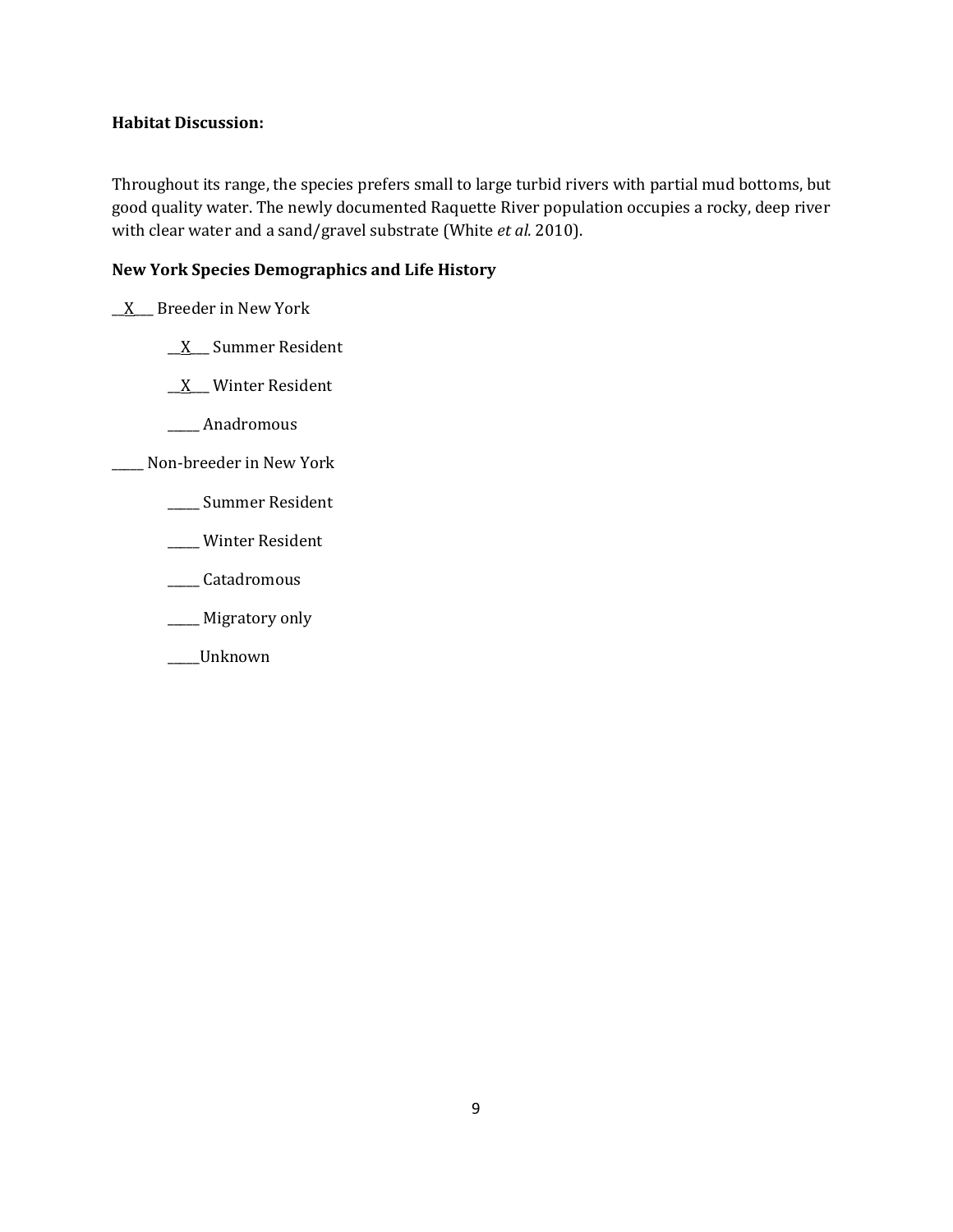#### **Species Demographics and Life History Discussion:**

*Gomphus ventricosus* is among the most poorly understood Odonate species in North America. Adults have been recorded from late May into mid-July. Although little is known about this species, it is likely similar to others in the genus. The nymphs are aquatic and spend a year or more maturing and undergoing several molts within that period. They burrow into the sandy bottoms of rivers and are voracious predators, feeding on a variety of aquatic life. During eclosion, nymphs crawl out onto exposed rocks, emergent vegetation, partially submerged logs, or the steeper sections of river banks, usually during the early morning (presumably to reduce exposure to predation). Teneral adults spend several days or more in the vegetation of adjacent uplands, feeding and maturing before returning to their breeding habitats. Clubtails feed on small insects captured in short trips from their perches (Massachusetts NHESP 2012).

Once mature, males return to the water. They often perch horizontally on the broad leaves of overhanging vegetation, and occasionally on exposed rocks. They sometimes hover over rapids, presumably in search of females. Females generally only return to water for a brief period to mate and lay eggs. The duration of mating in clubtails has not been recorded. Oviposition by female *G. ventricosus* also has not been reported, but in similar species involves flying low over the water and periodically striking the surface to wash off eggs. Development time for the eggs is also unknown (Massachusetts NHESP 2012).

Adults have been collected in northern New York between 8 June and 25 June. In other states, such as Massachusetts and Wisconsin, the species is observed from late May to mid July, with the peak in June (Massachusetts NHESP 2003, Wisconsin Odonata Survey 2009).

## **V. Threats:**

Threats include impoundments, channelization, dredging, siltation, agricultural non-point pollution, and municipal and industrial pollution. Timber harvest may increase erosion and silt and cause a decrease in dissolved oxygen as canopy cover is removed and water temperature rises. Extensive use of the river by power boats and jet skies is a serious concern, especially during emergence, when they are often low over the water surface or on exposed perches (NatureServe 2012).

#### **Are there regulatory mechanisms that protect the species or its habitat in New York?**

**\_\_\_\_\_\_\_ No \_\_\_\_\_ Unknown**

**\_\_X\_\_\_\_ Yes**

Article 15 of Environmental Conservation Law provides protection of rivers, streams, lakes and ponds through the Protection of Waters Program.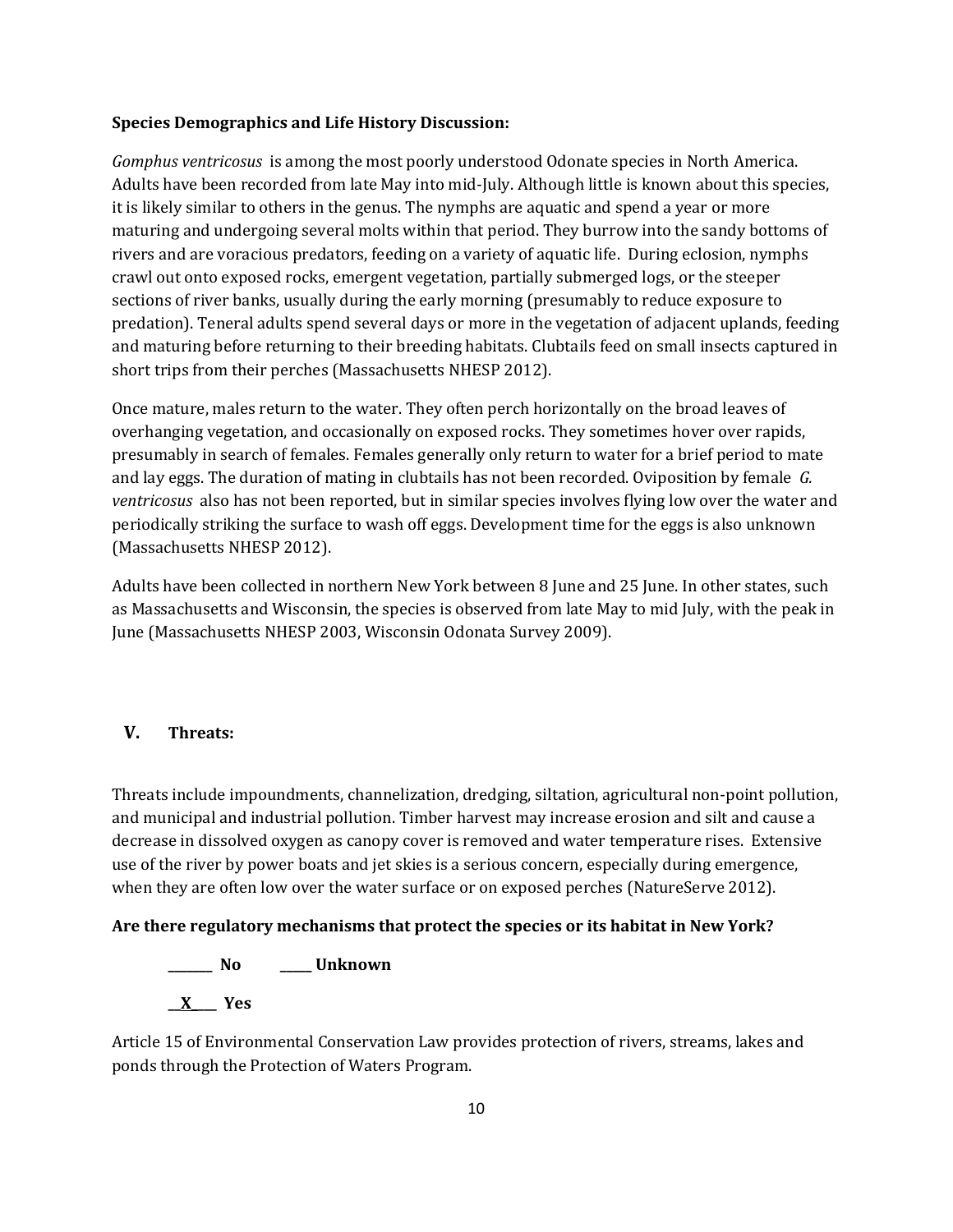## **Describe knowledge of management/conservation actions that are needed for recovery/conservation, or to eliminate, minimize, or compensate for the identified threats:**

Exact management needs of *G. ventricosus* are not known. As with most Odonates, water quality is critical (Massachusetts NHESP 2012). Tolerance to pollution and dissolved oxygen levels needs to be documented (NatureServe 2012).

Additional surveys are needed on the Moose River near Old Forge. Surveys should also be conducted on other large rivers draining the Adirondacks to the north including the Grass, Oswegatchie, St. Regis, and Chateaugay, which may hold populations in their lowlands (White *et. al* 2010).

Development of upland areas should be discouraged, as they are critical for feeding, resting, and maturation. Preservation of remaining underdeveloped upland should be a top priority (Massachusetts NHESP 2012).

Conservation actions following IUCN taxonomy are categorized in the table.

| <b>Conservation Actions</b> |                          |  |
|-----------------------------|--------------------------|--|
| <b>Action Category</b>      | <b>Action</b>            |  |
| Law and Policy              | Policies and Regulations |  |

The Comprehensive Wildlife Conservation Strategy (NYSDEC 2005) includes recommendations for the following actions for odonates of rivers and streams, and for skillet clubtail in particular.

## **Habitat monitoring:**

Support and encourage habitat monitoring efforts that would complete the baseline assessment of habitat quality and threats.

## **Habitat research:**

\_\_\_\_ Support and encourage research projects that will help define preferred habitat in order to guide future monitoring, restoration and habitat protection efforts.

## **New regulation:**

Recommendations for official state endangered, threatened, and special concern listing are an anticipated result of the statewide inventory. It is expected that at least a few species will be recommended for listing and officially adding these species to the list would constitute a concrete action. Four of the species are currently listed as Special Concern, but it is possible a change in their listing status may be warranted following additional surveys.

## **Population monitoring:**

\_\_\_\_ Conduct surveys to obtain repeatable, relative abundance estimates for these species at known sites and newly discovered sites where access permission to conduct surveys is obtained (as indicated in the State Wildlife Grant Odonate Inventory Project).

## **Statewide baseline survey:**